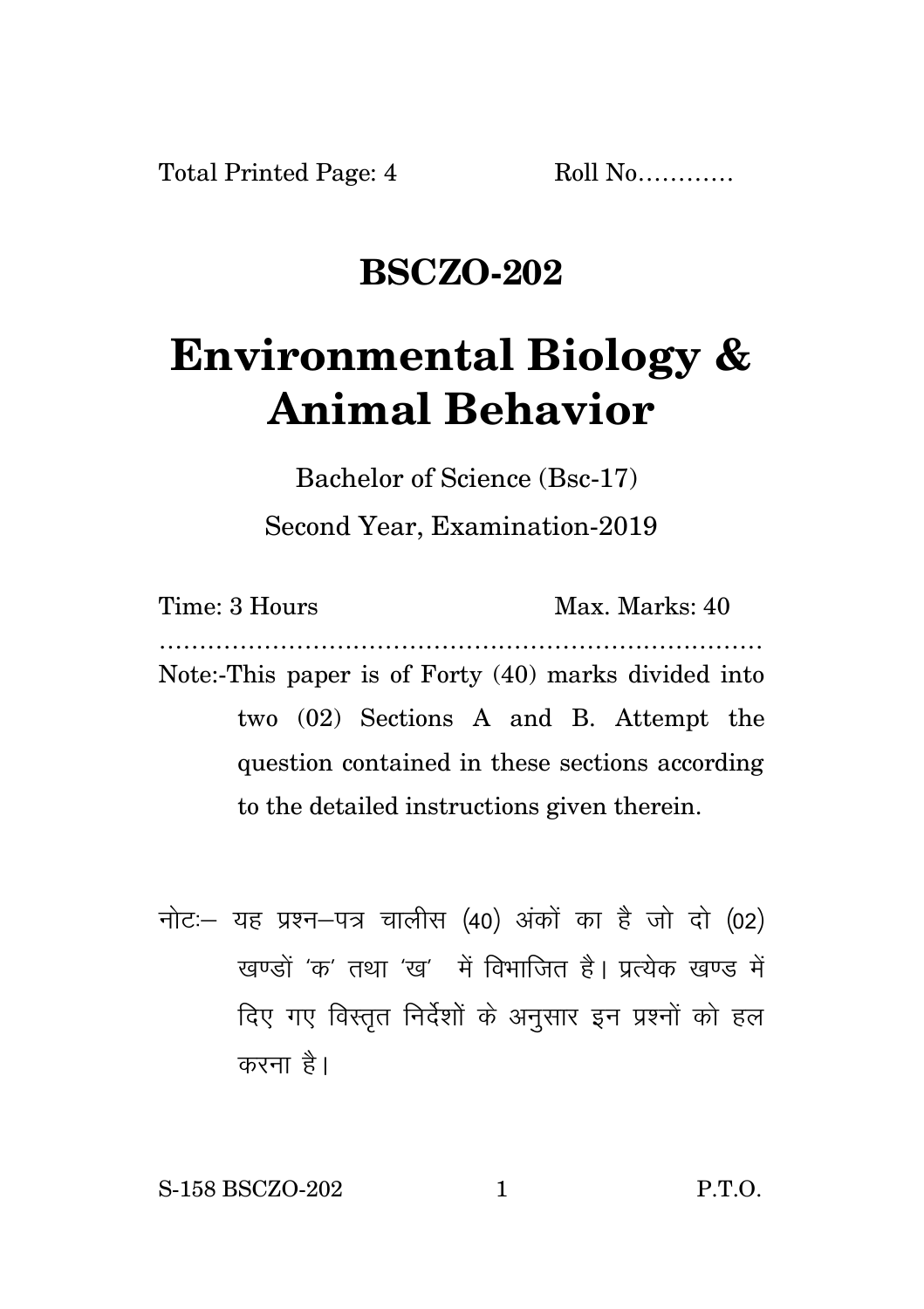## Section-A (खण्ड–क)

(Long Answer Type Question) (दीर्घ उत्तरीय प्रश्न)

- Note:- Section-A contains Three (03) long answertype questions of Ten (10) marks each. Learners are required to answer any Two  $(02)$  questions only.  $(2 \times 10=20)$
- नोट: खण्ड 'क' में तीन (03) दीर्घ उत्तरीय प्रश्न दिये गये हैं। प्रत्येक प्रश्न के लिए दस (10) अंक निर्धारित हैं। शिक्षार्थियों को इनमें से केवल दो (02) प्रश्नों के उत्तर देने हैं।
- 1. What are bio geo chemical cycles? What role do they play in the ecosystem? जैव–भू रसायन चक्र क्या है? पारिस्थितिकी तंत्र में इनकी क्या भूमिका है?
- 2. Define ecosystem. Give an account of the structure and function of an ecosystem? पारिस्थितिकी तंत्र को परिभाषित कीजिए। पारिस्थितिकी तंत्र की संरचना व कार्यों का वर्णन कीजिए।
- 3. Write an essay on pollution? प्रदुषण पर एक निबन्ध लिखिए।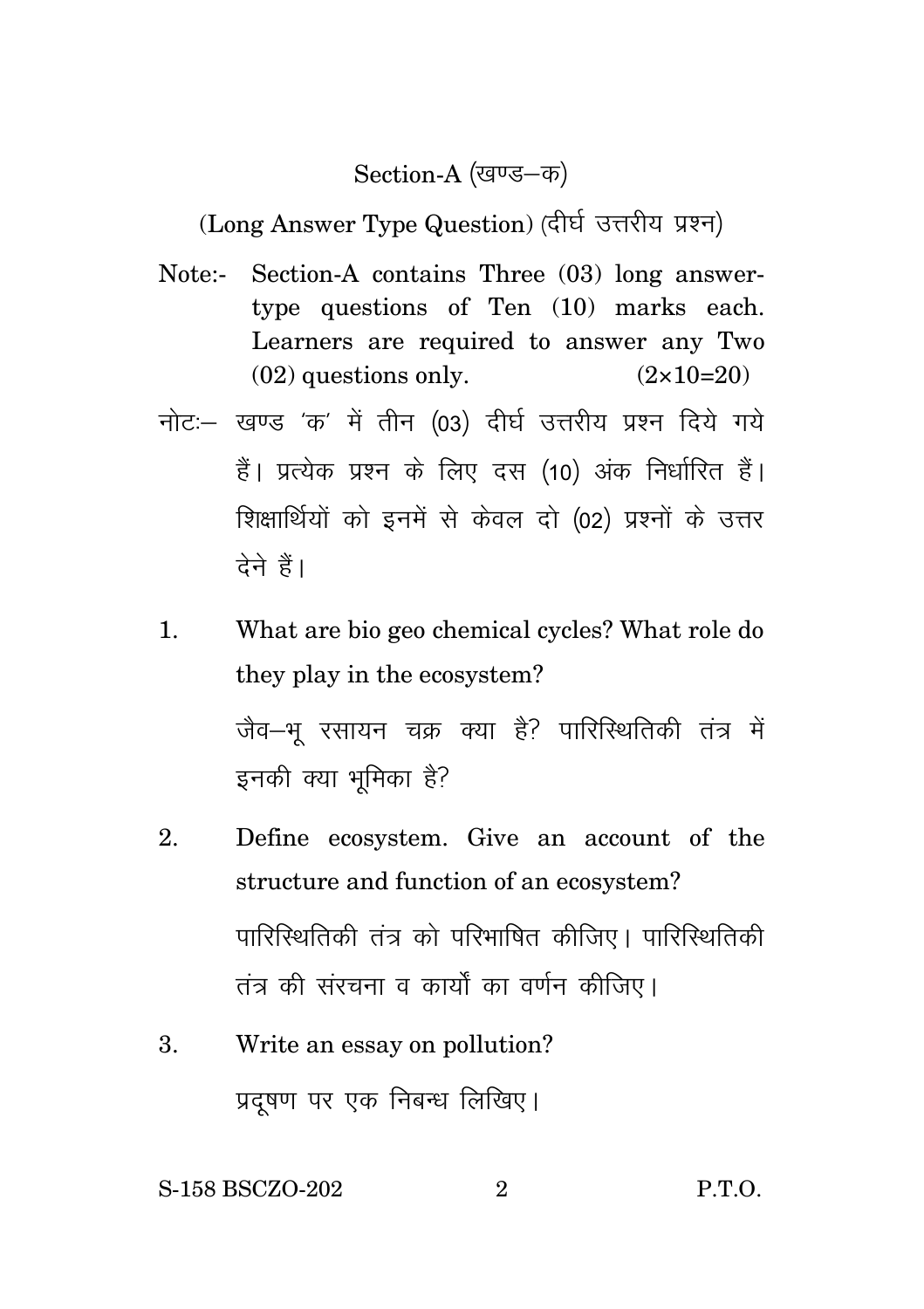## Section-B (खण्ड–ख)

(Short Answer Type Question) (लघु उत्तरीय प्रश्न)

- Note:- Section-B contains six (06) short answer type questions of five (05) marks each. Learners are required to answer any four (04) questions only.  $(5 \times 4=20)$
- नोट: खण्ड 'ख' में छः (06) लघु उत्तरीय प्रश्न दिये गये हैं। प्रत्येक प्रश्न के लिए पाँच (05) अंक निर्धारित हैं। शिक्षार्थियों को इन में से केवल चार (04) प्रश्नों के उत्तर देने हैं।
- 1. Write short notes on any two of the following:
	- (a) Biotic Components
	- (b) Bioremediation
	- (c) Noise Pollution

निम्नलिखित में से किन्हीं दो पर संक्षिप्त टिप्पणियाँ लिखिए $\,$  :

- $(a)$  जैविक घटक
- (b) बायोरेमेडियेशन
- (c) ध्वनि प्रदुषण